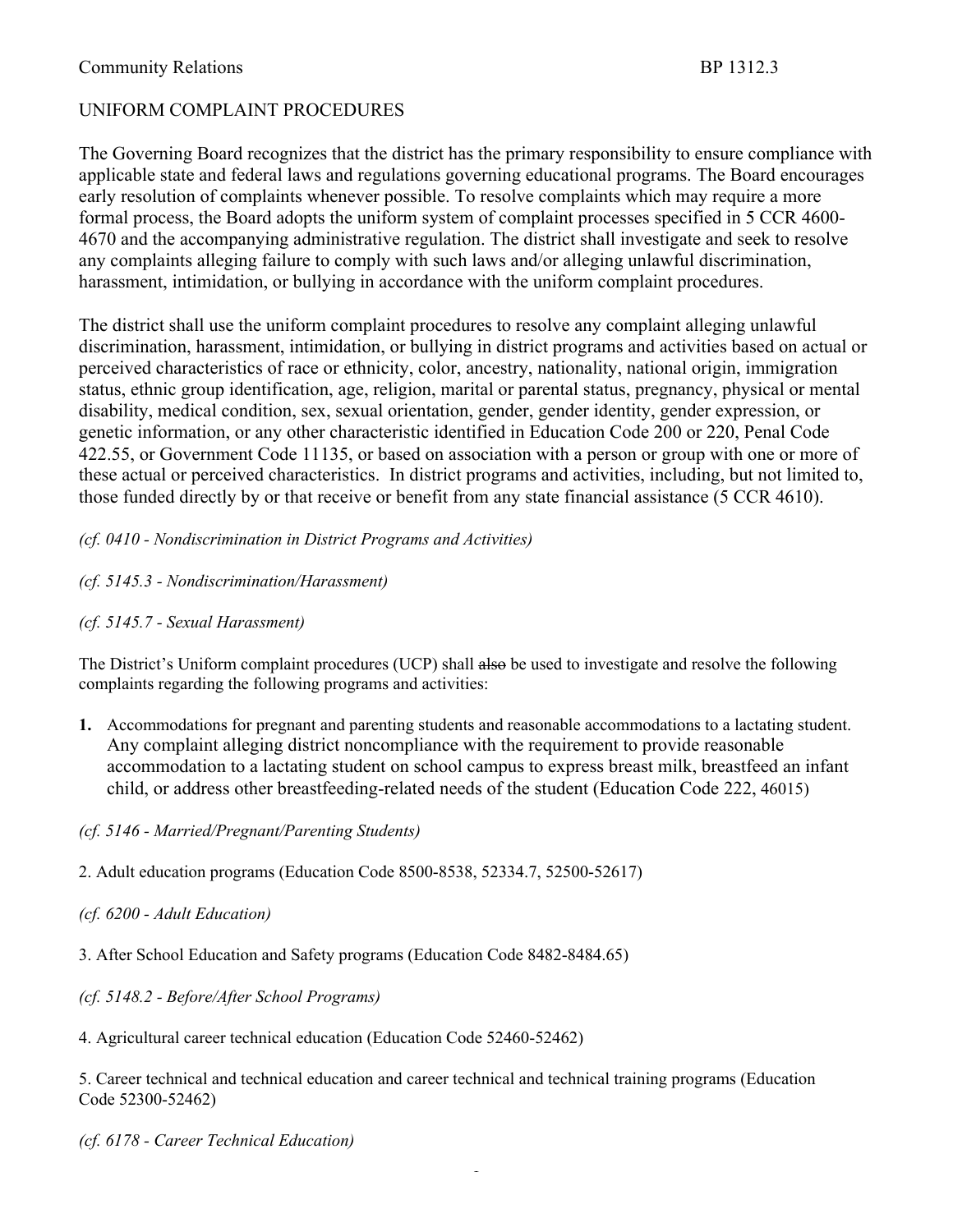6. Child care and development programs (Education Code 8200-8498)

*(cf. 5148 - Child Care and Development)*

7. Compensatory education (Education Code 54400)

*(cf. 6171 - Title I Programs)*

8. Consolidated categorical aid programs (Education Code 33315; 34 CFR 299.10-299.12)

9. Discrimination, harassment, intimidation, or bullying in district programs and activities, including in those programs or activities funded directly by or that receive or benefit from any state financial assistance, based on the person's actual or perceived characteristics of race or ethnicity, color, ancestry, nationality, national origin, immigration status, ethnic group identification, age, religion, marital status, pregnancy, parental status, physical or mental disability, medical condition, sex, sexual orientation, gender, gender identity, gender expression, or genetic information, or any other characteristic identified in Education Code 200 or 220, Government Code 11135, or Penal Code 422.55, or based on the person's association with a person or group with one or more of these actual or perceived characteristics (5 CCR 4610)

*(cf. 0410 - Nondiscrimination in District Programs and Activities)*

*(cf. 5145.3 - Nondiscrimination/Harassment)*

*(cf. 5145.7 - Sexual Harassment)*

*(cf. 5145.71 - Title IX Sexual Harassment Complaint Procedures)*

10. Any complaint alleging district noncompliance with the prohibition against requiring students to pay fees, deposits, or other charges for participation in educational activities (5 CCR 4610, Education Code 49010-49013)

(*cf. 3260 - Fees and Charges)*

*(cf. 3320 - Claims and Actions Against the District)*

11. Every Student Succeeds Act (Education Code 52059; 20 USC 6301 et seq.)

12. Any complaint alleging district noncompliance with legal requirements related to the implementation of the local control and accountability plan including the development of a local control funding formula budget overview for parents/guardians (Education Code 52075)

*(cf. 0460 - Local Control and Accountability Plan)*

*(cf. 3100 - Budget)*

13. Any complaint, by or on behalf of any student who is a foster youth alleging district noncompliance with any legal requirement applicable to the student regarding placement decisions, the responsibilities of the district's educational liaison to the student, the award of credit for coursework satisfactorily completed in another school or district, school transfer, or the grant of an exemption from Board-imposed graduation requirements (Education Code 48645.7, 48853, 48853.5, 49069.5, 51225.1, 51225.2)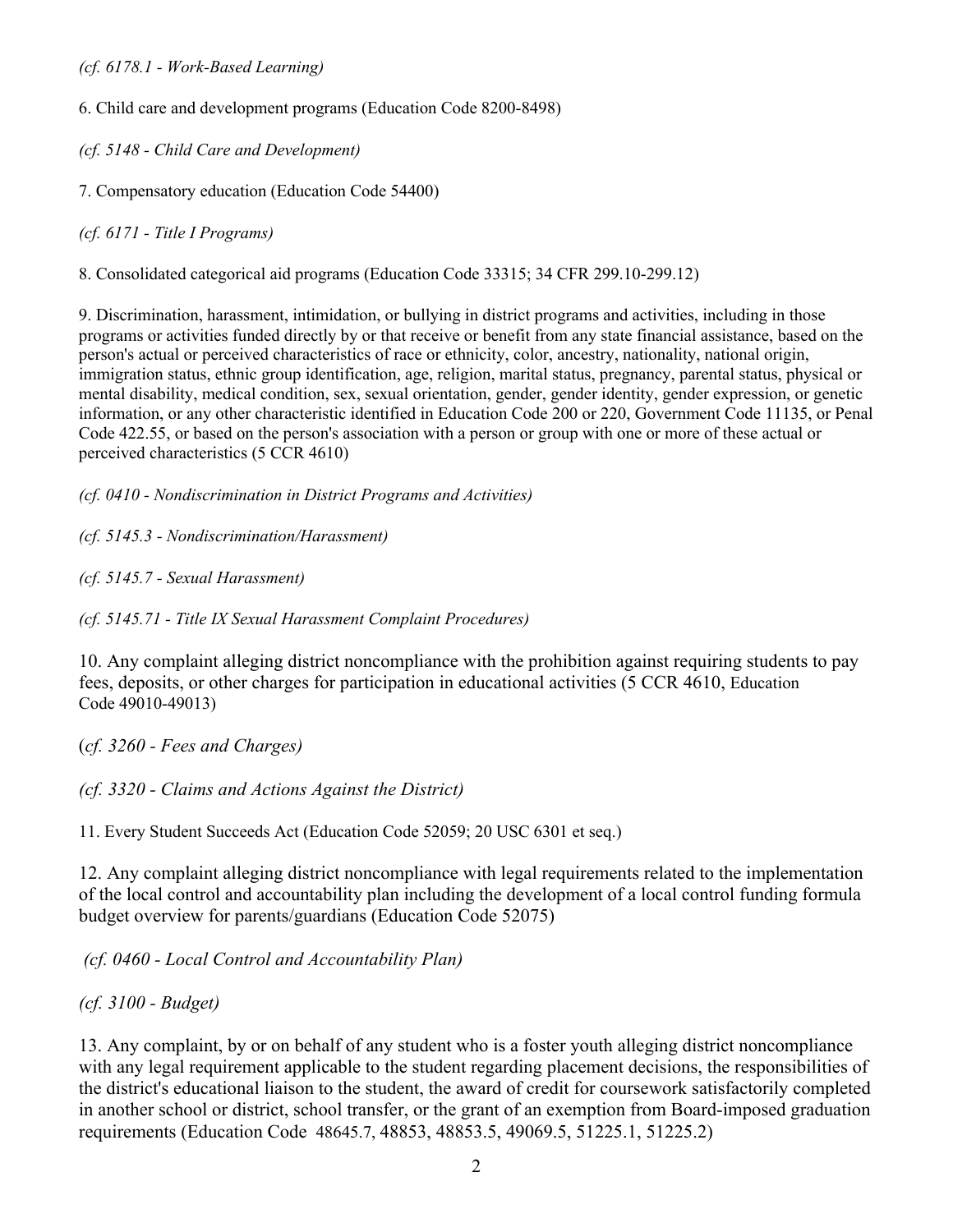*(cf. 6173.1 - Education for Foster Youth)*

*(cf. 6173 - Education for Homeless Children)*

*(cf. 6173.2 - Education of Children of Military Families)*

*(cf. 6173.3 - Education for Juvenile Court School Students)*

14. Migrant education (Education Code 54440-54445)

*(cf. 6175 - Migrant Education Program)*

15. Any complaint alleging district noncompliance with the physical education instructional minutes requirement for students in elementary school (Education Code 51210, 51222, 51223)

*(cf. 6142.7 - Physical Education and Activity)*

16. Regional occupational centers and programs (Education Code 52300-52334.7)

*(cf. 6178.2 - Regional Occupational Center/Program)*

17. Any complaint alleging noncompliance with requirements related to the development of a school plan for student achievement or the establishment of a school site council, as required for the consolidated application for specified federal and/or state categorical funding (Education Code 64000-64001, 65000- 65001)

*(cf. 0420 - School Plans/Site Councils)*

18. School safety plans (Education Code 32280-32289)

(cf. 0450 - Comprehensive Safety Plan)

19. Any complaint, by or on behalf of a student who is a homeless child or youth as defined in 42 USC 11434a, a former juvenile court school student, a child of a military family as defined in Education Code 49701, a migrant child as defined in Education Code 54441, or a newly arrived immigrant student who is participating in a newcomer program as defined in Education Code 51225.2, alleging district noncompliance with requirements for the award of credit for coursework satisfactorily completed in another school, district, or country (Education Code 51225.2)

20. Complaints regarding State preschool programs (Education Code 8235-8239.1) and the noncompliance of a license-exempt California State Preschool Program (CSPP) with health and safety standards specified in Health and Safety Code 1596.7925 and related state regulations (Education Code 8235.5; Health and Safety Code 1596.7925)

21. Any complaint alleging retaliation against a complainant or other participant in the complaint process or anyone who has acted to uncover or report a violation subject to this policy

22. Any other state or federal educational program the Superintendent of Public Instruction or designee deems appropriate

The Board encourages the early, informal resolution of complaints at the site level whenever possible and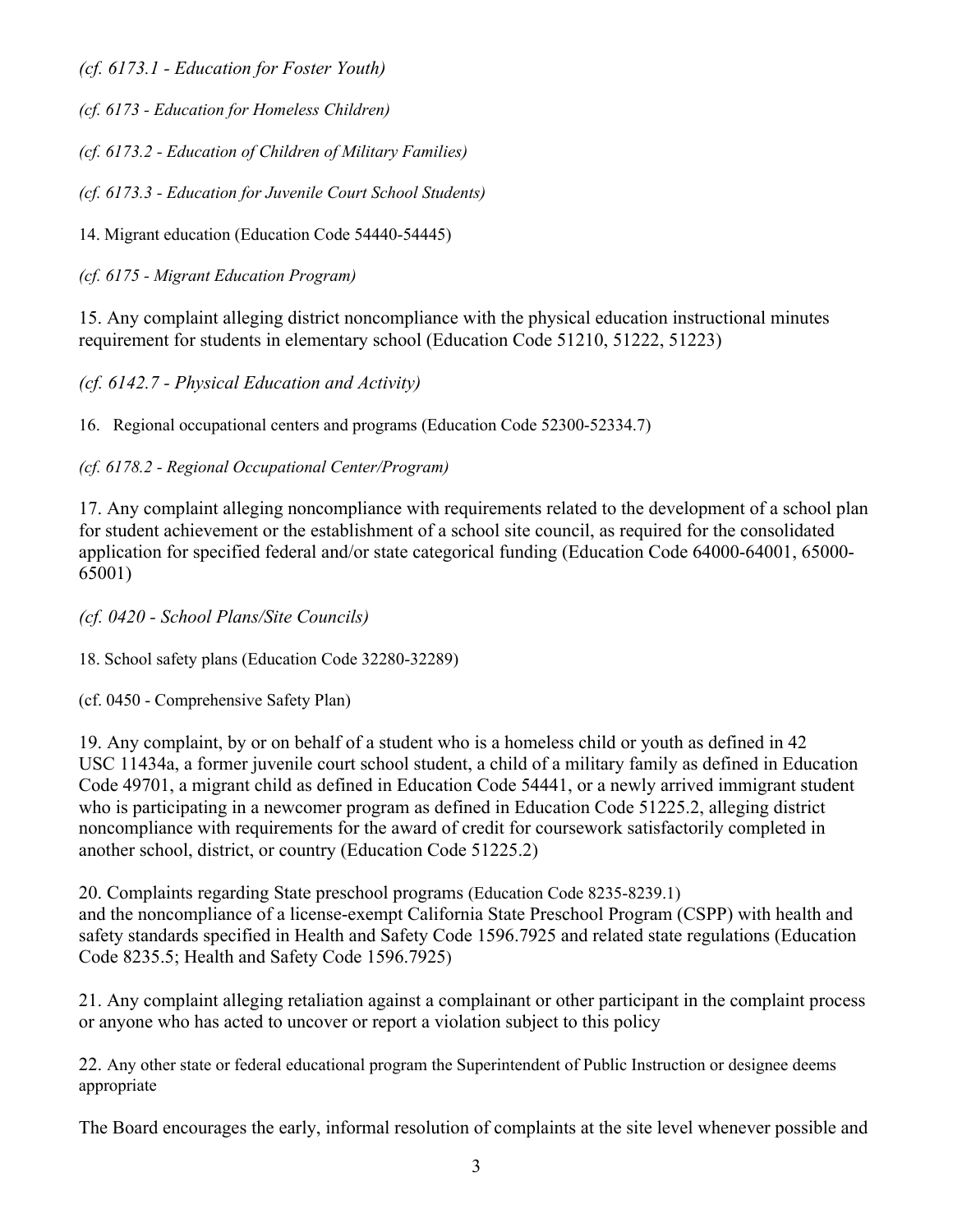recognizes that alternative dispute resolution (ADR) can, depending upon the nature of the allegations, offer a process to reach a resolution to the complaint that is acceptable to all parties. ADR such as a neutral mediator may be offered to resolve complaints that involve more than one student and no adult. In accordance with the uniform complaint procedures, whenever all parties to a complaint agree to try resolving the problem through mediation, the Superintendent or designee shall initiate that process. However, mediation shall not be offered or used to resolve any complaint involving sexual assault or where there is a reasonable risk that a party to the mediation would feel compelled to participate. The Superintendent or designee shall ensure that the results are consistent with state and federal laws and regulations.

The Board prohibits any form of retaliation against any complainant in the complaint process. The Board will ensure that complaints are protected from retaliation. In investigating complaints, the confidentiality of the parties involved shall be protected as required by law. For any complaint alleging retaliation or unlawful discrimination (such as discriminatory harassment, intimidation, or bullying), the Superintendent or designee shall keep the identity of the complainant, and/or the subject of the complaint if he/she is different from the complainant, confidential when appropriate and as long as the integrity of the complaint process is maintained. Participation in the complaint process shall not in any way affect the status, grades, or work assignments of the complainant. Any complaint alleging retaliation against a complainant or other participant in the complaint process or anyone who has acted to uncover or report a violation subject to this policy will be investigated. (5 CR 4621)

*(cf. 4119.23/4219.23/4319.23 - Unauthorized Release of Confidential/Privileged Information)*

- *(cf. 5125 - Student Records)*
- *(cf. 9011 - Disclosure of Confidential/Privileged Information)*

When an allegation that is not subject to the UCP is included in a UCP complaint, the district shall refer the non-UCP allegation to the appropriate staff or agency and shall investigate and, if appropriate, resolve the UCP-related allegation(s) through the district's UCP.

The Superintendent or designee shall provide training to district staff to ensure awareness and knowledge of current law and related requirements, including the steps and timelines specified in this policy and the accompanying administrative regulation.

- *(cf. 4131 - Staff Development)*
- *(cf. 4231 - Staff Development)*
- *(cf. 4331 - Staff Development)*

The Superintendent or designee shall maintain records of all UCP complaints and the investigations of those complaints including steps taken during the investigation and all information required for compliance with 5 CCR 4631 and 4633. All such records shall be destroyed in accordance with applicable state law and district policy.

*(cf. 3580 - District Records)*

Non-UCP Complaints

The following complaints shall not be subject to the district's UCP but shall be referred to the specified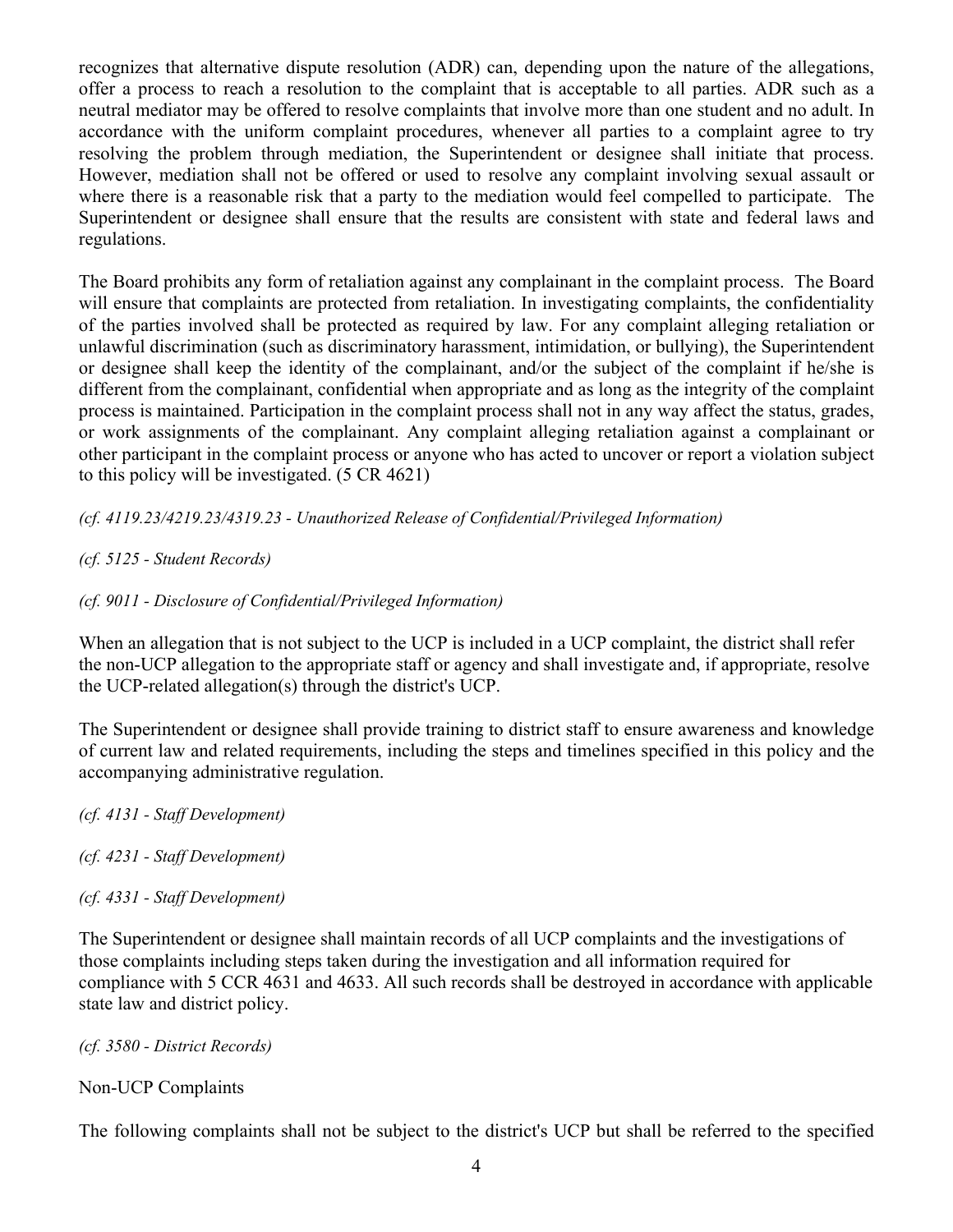agency or through an alternative process: **(**5 CCR 4611)

1. Any complaint alleging child abuse or neglect shall be referred to the County Department of Social Services, the County Protective Services Division, and the appropriate law enforcement agency.

## *(cf. 5141.4 - Child Abuse Prevention and Reporting)*

2. Any complaint alleging health and safety violations by a child development program shall, for licensed facilities, be referred to Department of Social Services and shall, for licensing-exempt facilities, be referred to the appropriate Child Development regional administrator.

3. Any complaint alleging employment discrimination or harassment shall be sent to the California Department of Fair Employment and Housing and shall be investigated and resolved by the district in accordance with the procedures specified in AR 4030 - Nondiscrimination in Employment. The compliance office shall notify the complainant by first class mail of the transfer.

4. Any complaint alleging a violation of a state or federal law or regulation related to special education, a settlement agreement related to the provision of a free appropriate public education, or a due process hearing order shall be submitted to the California Department of Education (CDE) in accordance with AR 6159.1 - Procedural Safeguards and Complaints for Special Education. (5 CCR 3200-3205)

(cf. 6159.1 - Procedural Safeguards and Complaints for Special Education)

5. Any complaint alleging noncompliance of the district's food service program with laws regarding meal counting and claiming, reimbursable meals, eligibility of children or adults, or use of cafeteria funds and allowable expenses shall be filed with or referred to CDE in accordance with BP 3555 - Nutrition Program Compliance. (5 CCR 15580-15584)

6. Any allegation of discrimination based on race, color, national origin, sex, age, or disability in the district's food service program shall be filed with or referred to the U.S. Department of Agriculture in accordance with BP 3555 - Nutrition Program Compliance. (5 CCR 15582)

7. The district's Williams uniform complaint procedures, AR 1312.4, shall be used to investigate and resolve any complaint related to the following (Education Code 35186):

- a. Sufficiency of textbooks or instructional materials
- b. Emergency or urgent facilities conditions that pose a threat to the health or safety of students or staff
- c. Teacher vacancies and misassignments

*(cf. 1312.4 - Williams Uniform Complaint Procedures)*

*Legal Reference:*

*EDUCATION CODE 200-262.4 Prohibition of discrimination 8200-8498 Child care and development programs 8500-8538 Adult basic education 18100-18203 School libraries 32289 School safety plan, uniform complaint procedures 35186 Williams uniform complaint procedures*